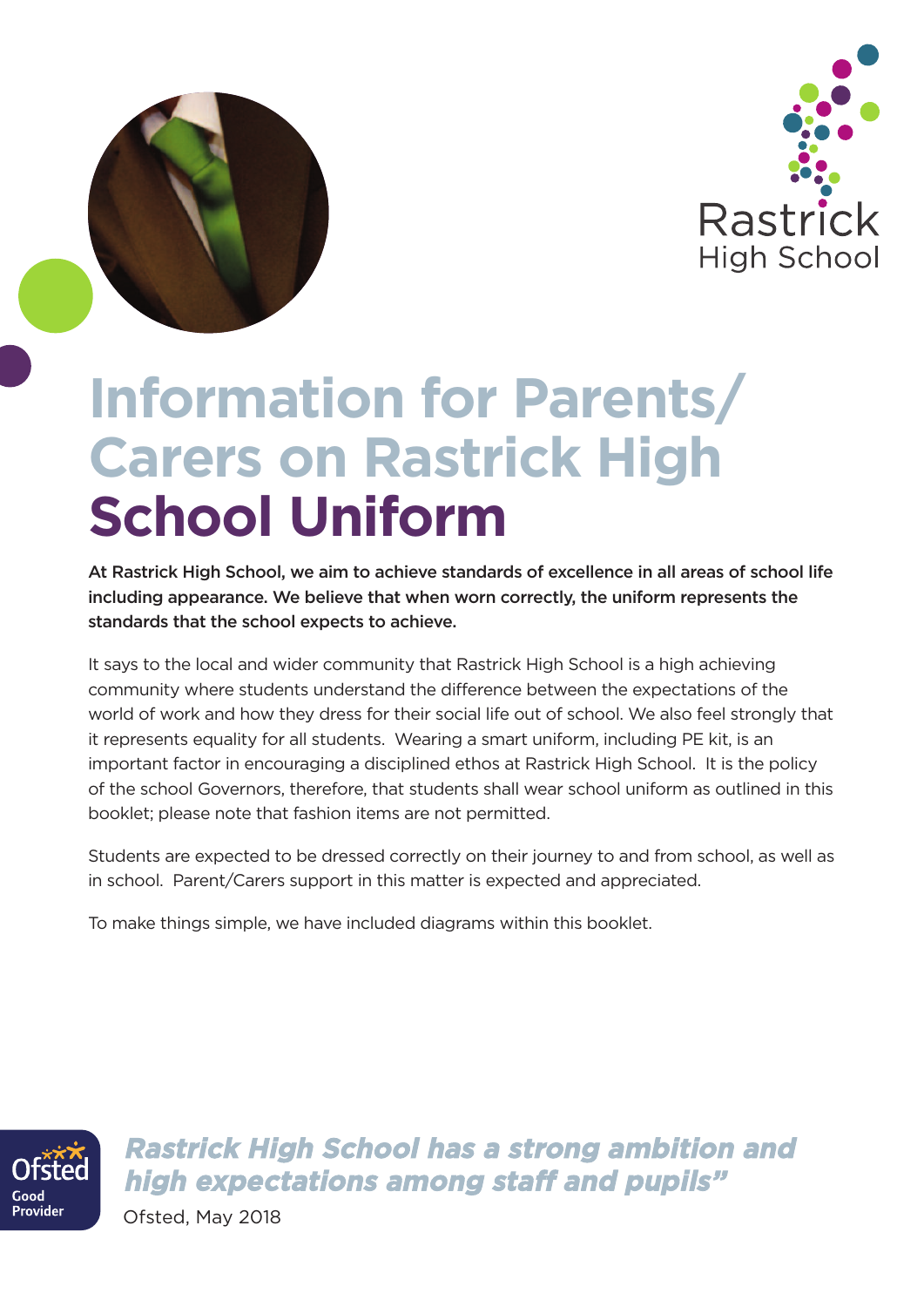

The school recognises the value of having a uniform for the following reasons:

#### **Safety**

If all students wear a clearly recognisable uniform, it is easy to identify strangers. On the way to and from school it also affords a degree of safety as the students are part of a large body of young people who will look out for each other.

### **Ready to Work**

Putting on uniform is a signal you are going to work hard and learn.

### **Raising Aspirations**

Students have told us that if they look smart they will have more self-belief and achieve more.

### **A Sense of Pride**

Uniform and team kits help our students to demonstrate pride in their school.

#### **Preparation for the Future**

Many jobs require staff to wear a uniform or there is often a dress code. Uniform helps young people get used to dressing to a prescribed standard and know the difference between formal and informal dress.

#### **Relieves Students from Fashion Stress**

Uniform eliminates the stress placed on students to purchase and wear expensive, fashionable items.

#### **Value for Money**

Uniform is a relatively inexpensive way of dressing young people for school.

# **Any queries call 01484 710 235 or email rhs@rastrick.calderdale.sch.uk**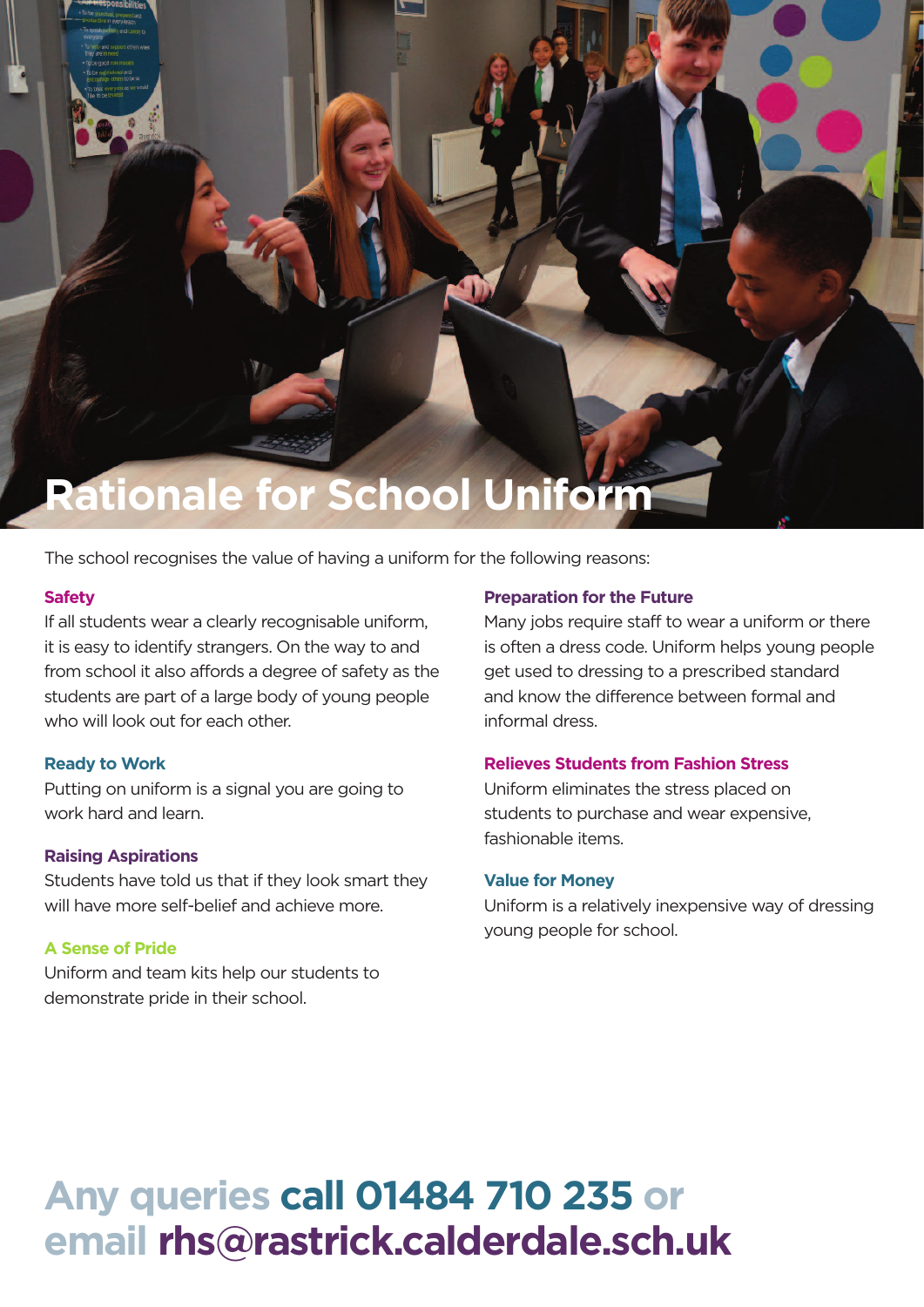# **School Uniform School Tie**

# **School Blazer**  $\vdots$   $\vdots$  to each Year Group.

This is badged with the school logo and **MUST** be worn around school. NB: It may be taken off during lessons).

# **Shirt**

Plain white long sleeved **school** shirt, worn tucked in. Three quarter sleeves and short sleeves are permitted as long as the collar buttons to the neck enable a clip on tie to be worn. This cannot be a polo short or have epaulette or tab roll up sleeves.

# **V-neck plain black jumper**

(optional for warmth for boys & girls). Can **only** be worn with the blazer.

# **Skirts**

If a student opts to wear a skirt, it must be a knee length official Rastrick High School skirt with logo.

These are clip on and must be attached to the top of the shirt with the top button fastened. The colours are relevant



# **Trousers**

Plain black school trousers. They must not be canvas, denim, linen or skin tight. Leggings are not acceptable.

# **Socks & Tights**

Socks should be plain black, white or grey. Tights should be plain black.

# **Shoes**

Plain black leather or leather effect with no logos or brand names. Boots, canvas pumps and trainer shoes are not allowed. Shoes may be flat or have a low heel but be suitable for a busy building.

**If students attend school in inappropriate uniform which includes skirts, trousers and footwear, we keep stock of suitable items in school and they will be expected to wear these at school until a suitable replacement has been made.**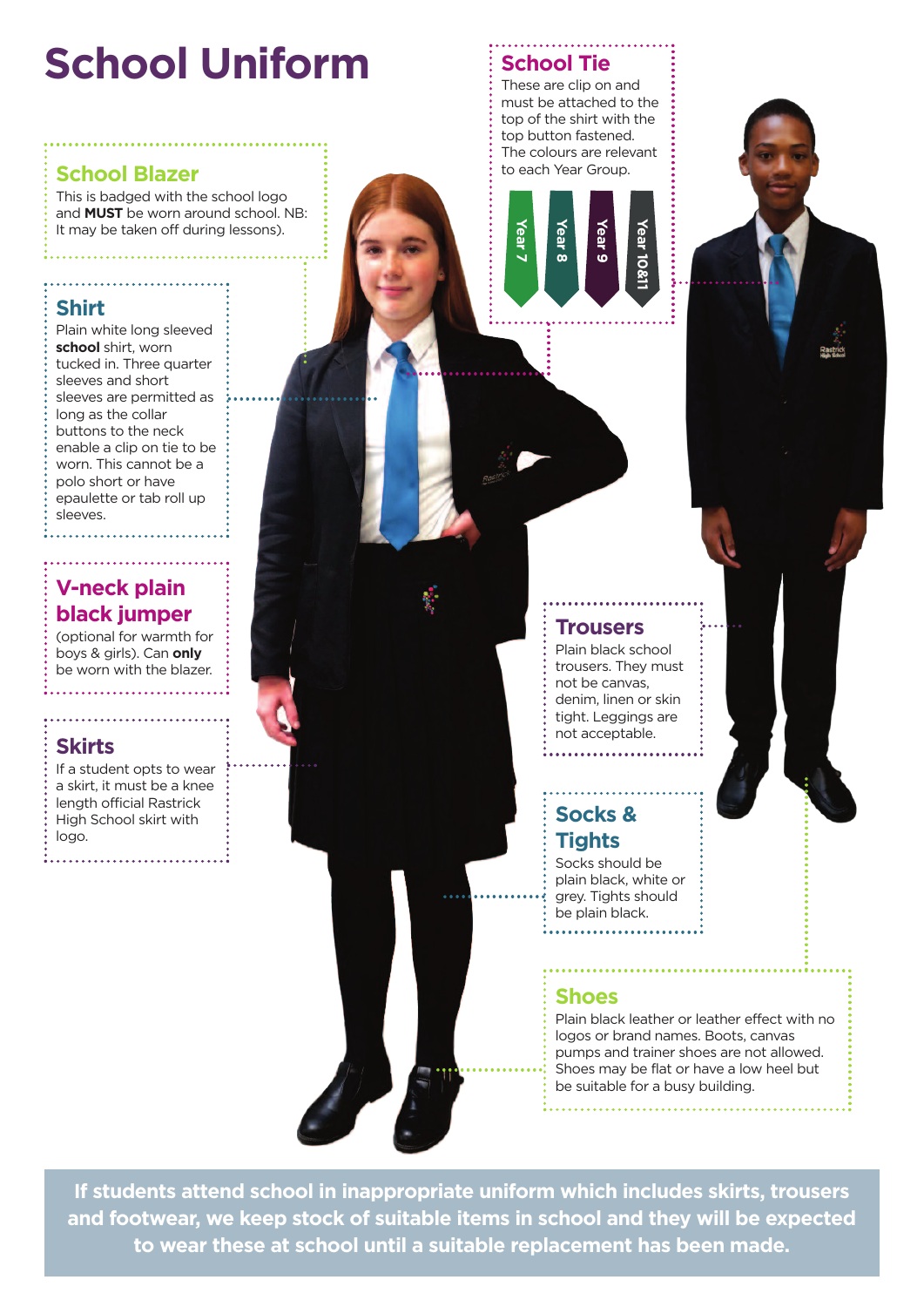

# **Compulsory Kit**

- Short sleeved sports top in black/purple with school logo. (KS3 is black/purple; KS4 is all black).\*
- Black shorts, skort or black sports leggings
- Long sleeved reversible sports top in black/purple with school logo \*(KS3 is black/purple; KS4 is all black).
- Black socks or black football style socks.
- Running style trainers (no pumps)
- Football boots (recommendation is for molded firm ground (FG) boots. Students will not be able to use trainers/flat shoes on the 3G pitches.)

\* Shorts must be to at least mid thigh length.

# **Optional Kit**

- Black tracksuit bottoms (winter use only)
- Base layers top/bottoms in plain black (to wear under compulsory kit in winter)
- Black sports hijab

**All parents/carers are encouraged to provide their children with shin guards and gum shields to prevent injuries in Football, Hockey and Rugby.**

**We strongly recommend that all items of clothing should be clearly labelled with the student's name.**





**Short sleeved sports top**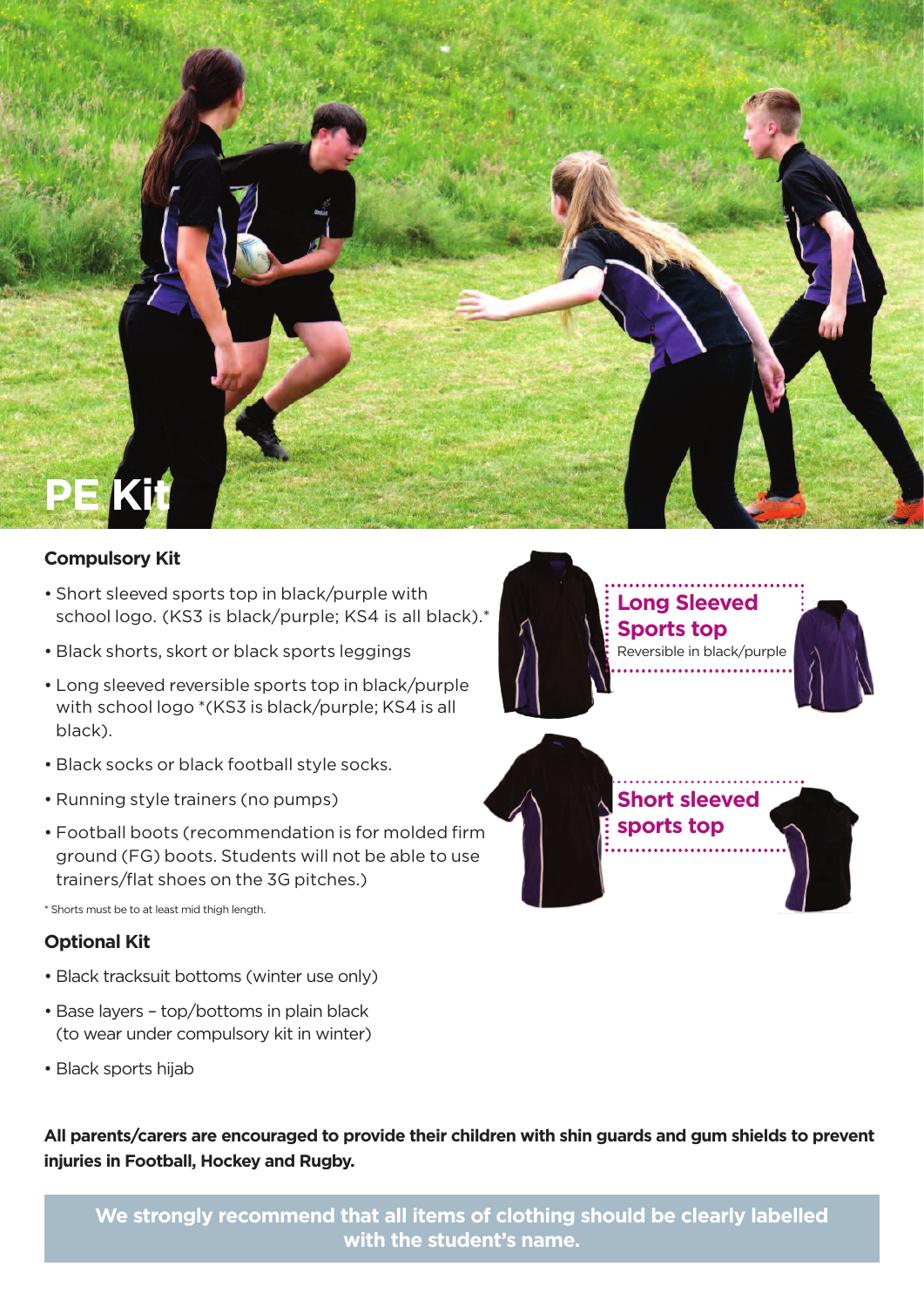# **School Uniform Requirements**

# **Outdoor Coat**

Should be, as far as possible, a single subdued colour and plain material. Given that the students walk between buildings in all weathers, a coat which is both warm and shower proof is a good idea. Outdoor clothes including hats, scarves and gloves should not be worn inside and these may be confiscated. Hooded tops, sportswear, tank tops, gilets and cardigans are not to be worn in place of the blazer or coat and they will be confiscated and put in a secure place although the school does not accept liability for loss or damage of these items. The student's parent/carers will be required to collect items from the Visitor Reception.

# **Cultural Dress**

The school supports students who wish to express their religious beliefs by wearing traditional, religious clothing providing that:

- a) the said clothing does not cover the student's face and thereby preventing the school from supporting the student's learning or it hinders the student's inter-personal development;
- b) the requirement to wear school uniform (where appropriate) is observed;
- c) the items of clothing do not compromise the health or safety of the student or other members of the school community;
- d) the items of clothing do not compromise the school's ability to discharge its duty to safeguard the protection of the student or other members of the school community;
- e) the items are plain black or white and not decorated with patterns, jewels or sequins.

In the interests of health and safety as well as ensuring a smart, appropriate appearance, the following apply:

# **Jewellery, body decorations and accessories**

For reasons of health, safety and security, the only jewellery students are allowed to wear are a watch and one, small pair of plain earrings no bigger than 5mm in diameter. These can be worn in the earlobe only and not the top or the tragus of the ear.

The current fashion for body piercing (e.g. facial piercings, tongue studs, ear stretchers etc.) is not appropriate for school and will not be allowed, even if covered by plasters. If students are determined to have such piercings, they must be done at the start of the summer break to allow 6 weeks healing so that by may be removed by the start of term. May we remind parents that tattoos for children are not permitted and should not be seen in school.

Necklaces, bracelets, badges/brooches, large decorated belts or accessories of any sort are not permitted. Hair bands, bobbles and beads should be plain, black and of a sensible size and should not include large flowers and ribbons. If your child chooses to wear non-permitted items of jewellery or hair accessories, they will be confiscated: school does not accept liability for loss or damage of these items.

### **Make up**

Will only be tolerated if it is kept to a minimum. If make up is judged to be too excessive, students will be expected to remove it with a suitable cleanser kept in school. We will contact parents if there are serious concerns.

### **Nails**

Acrylic/Shellac nails and/or varnish are not permitted. Any student wearing acrylic nails will be given until the next day to have them soaked off. Students will be asked to remove varnish immediately with a suitable cleanser kept in school.

### **Hairstyles**

Extremes of fashion including patterns and designs cut into the hair e.g. razor tram lines; nor is the shaving of all or areas of the scalp. Hair bands, bobbles and beads should be plain, black and of a sensible size and should not include large flowers and ribbons

Hairstyles which involve multi and/or unnatural colours (red, purple etc) whether full head or in block stripes are not acceptable and will not be allowed.